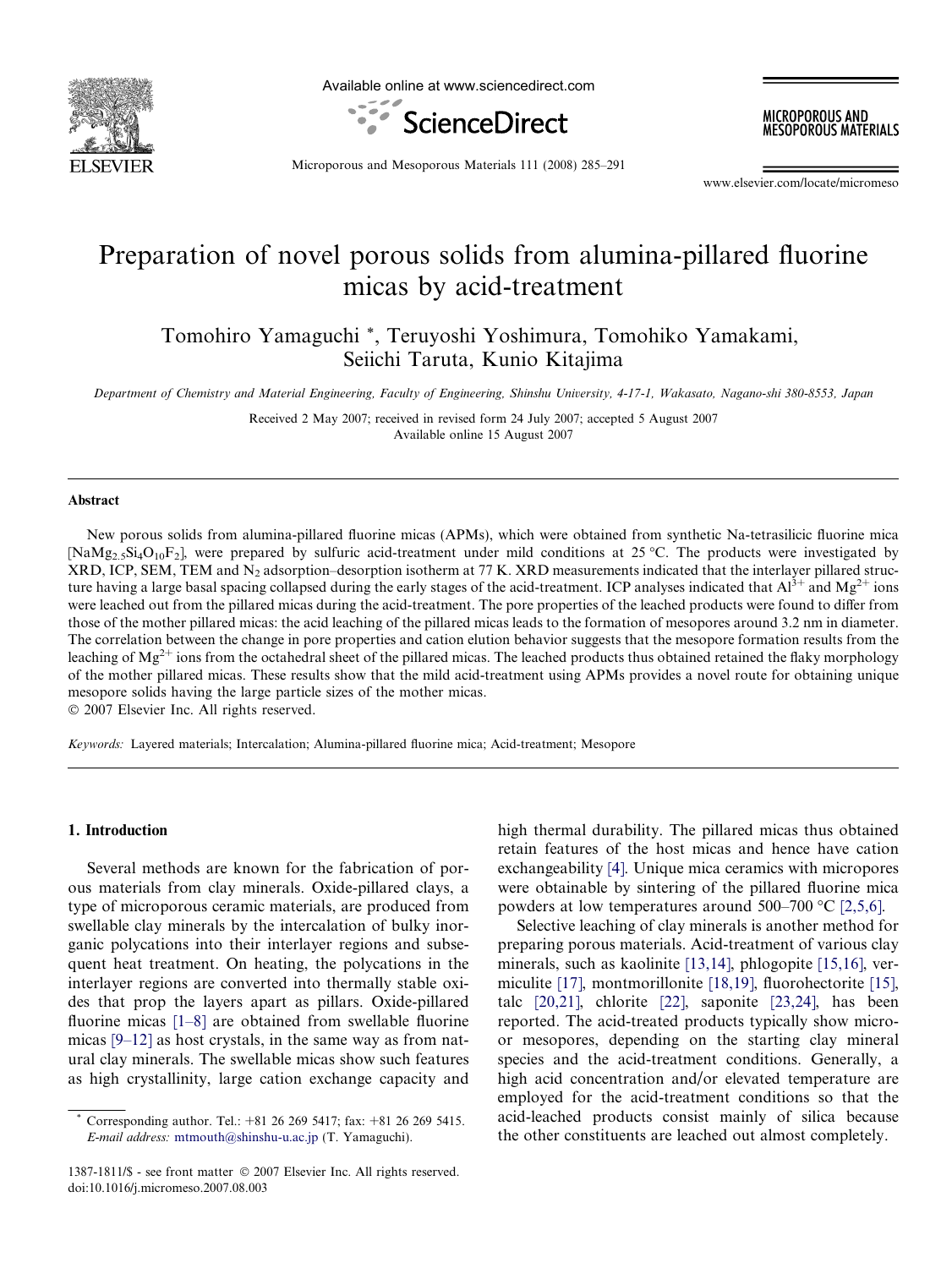In contrast to the acid leaching of such clay minerals, when pillared micas are used as starting material, rather mild acid-treatment conditions may be employed to modify the microporous structure. This is because interlayer micropores act as a diffusion path to access the internal surface of the silicate layers and hence the leaching process may occur at the micropore surface, i.e., the internal surface of the silicate flakes. This internal diffusion may allow the pore properties of the pillared micas to be altered under milder acid-treatment conditions than usual. Recently, Ishii et al. [\[25\]](#page-6-0) reported the preparation of highly porous silica products from vermiculite and tetraethoxysilane or methyltriethoxysilane using a pillaring method combined with acid leaching. However, as far as we know, the report on the acid-treatment of alumina-pillared clays to modify pore properties, especially to form mesopores, has been lacking. Thus, the present work investigates sulfuric acidtreatment of alumina-pillared fluorine micas (APMs) at 25 °C under different conditions to modify their porous properties and establish a new route for the preparation of novel porous solids using pillared micas. For reference, the host mica prior to pillaring was also treated with sulfuric acid in the same manner. The acid-treated products were characterized by XRD, ICP, SEM, TEM and nitrogen adsorption–desorption.

### 2. Experimental

Na-tetrasilicic fluorine mica (Na-TSM) having an anhydrous structural formula of  $NaMg_2.5Si_4O_{10}F_2$  was used as host crystal for the preparation of APMs [\[2–4,6\].](#page-6-0) Na-TSM was synthesized by a procedure described previously [\[4\]](#page-6-0). The polyhydroxoaluminum (PHA) solution used as a pillaring agent was prepared by the Al metal dissolving method [\[26\].](#page-6-0) The solution had an OH/Al ratio of 2.50 and an Al concentration of 6.05 mol/L. A suspension containing mica crystals was allowed to react with the diluted PHA solution at  $65^{\circ}$ C for 24 h under vigorous stirring with a solution loading of 44.8 mmol (Al)/1.0 g mica. The solution loading employed in the present study was referred to our previous report [\[4\]](#page-6-0). The product was washed several times, dried at  $65^{\circ}$ C and then calcined at 350, 500 or 700 °C for 2 h to obtain APMs (hereafter abbreviated, e.g., APM-500 for the pillared mica obtained by calcination at 500 °C). The amount of Al intercalated into host mica crystals was measured by gravimetric analysis of  $Al_2O_3$  and  $SiO_2$  after the pillared mica powders were fused with  $Na<sub>2</sub>CO<sub>3</sub>$ .

The APM powders (1.0 g) were treated with 100 mL of sulfuric acid. The concentration of sulfuric acid was varied from 0.1 to 2.5 mol/L. The acid-treatment was performed at  $25 \text{ °C}$  for 0.5–36 h. After the acid-treatment, the products were washed several times with distilled water and then dried at  $60^{\circ}$ C.

Basal spacings of the APMs and the acid-treated products were measured by powder X-ray diffraction (XRD). The BET specific surface area, total pore volume and pore size distribution of the products were evaluated from  $N<sub>2</sub>$ adsorption–desorption isotherms at liquid nitrogen temperature. The pore size distribution was determined by the BJH method [\[27\]](#page-6-0) using the adsorption branch of the isotherms. The micropore size distribution was also determined by the Horvath–Kawazoe (HK) method [\[28\]](#page-6-0) assuming slit-shaped pores for the typical products. Quantitative analysis of eluted  $Mg^{2+}$  and  $Al^{3+}$  ions was carried out by using inductively coupled plasma (ICP) spectrometry. The microstructure of the leached samples were also characterized by scanning electron microscopy (SEM) and transmission electron microscopy (TEM).

### 3. Results and discussion

#### 3.1. Properties of alumina-pillared fluorine mica powders

Fig. 1 shows XRD patterns of the pillared micas obtained at different calcination temperatures. APM-350 and APM-500 gave a sharp  $(001)$  profile. The  $(001)$  profile of APM-500 was broad and slightly shifted to higher diffraction angles compared with that of APM-350. In addition, APM-500 tended to lose high-order  $(001)$  reflections. The basal spacings of APM-350 and APM-500 were 1.88 and 1.80 nm, respectively. PHA cations as a pillar precursor are known to convert into rigid oxide pillars in the interlayer regions of the host mica crystals at  $300-500$  °C [\[29\]](#page-6-0). Thus, dehydration and dehydroxylation of the pillar precursor to form alumina pillars may be incomplete for APM-350 although the regularity of layer stacking



Fig. 1. XRD patterns of alumina-pillared fluorine micas (APMs) used for acid-treatment. (a) APM-350, (b) APM-500 and (c) APM-700.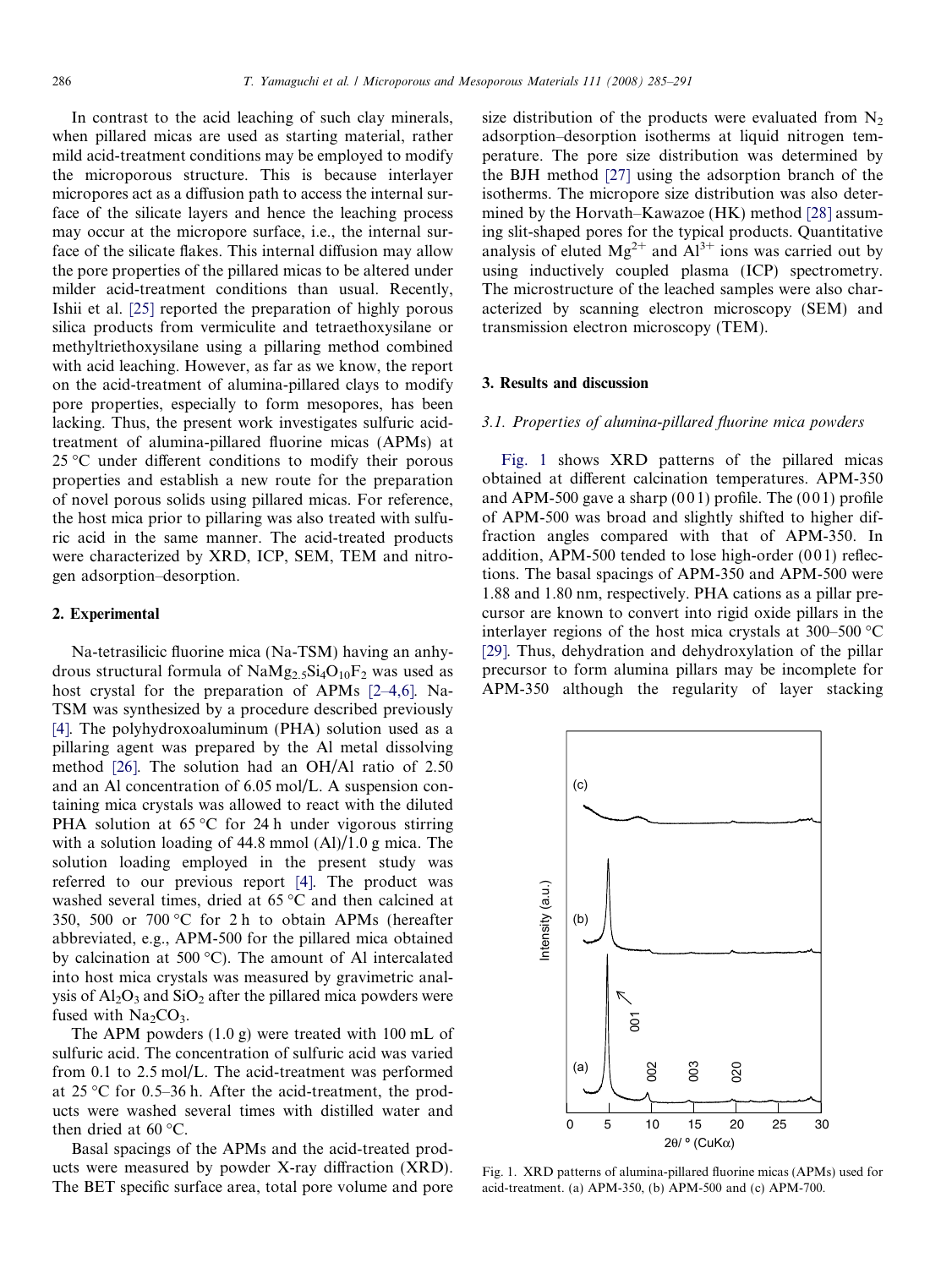sequences was high. The  $(001)$  reflection disappeared in the case of APM-700, indicating the collapse of the pillared structure at calcination temperatures above  $700 \degree C$ .

Flaky crystals having a layer stacking structure were observed for APM-500 powders by SEM; the maximum dimensions parallel and perpendicular to the layers were about 30  $\mu$ m and 2  $\mu$ m, respectively, as described in our previous reports [\[4,6\]](#page-6-0). The Al content for APMs was estimated to be 2.27 mol (Al) per mol of  $Si<sub>4</sub>O<sub>10</sub>$  by gravimetric analysis.

Some properties of the APMs obtained under different calcination temperatures are listed in Table 1. APM-350 had a smaller specific surface area and pore volume than APM-500, while APM-350 had a slightly longer basal spacing than APM-500. This implies that dehydration and dehydroxylation of intercalated PHA cations were not completed for APM-350. APM-700 almost lost its porous nature owing to the collapse of the pillared phase. After a 1-hour acid-treatment using 1.0 mol/L  $H_2SO_4$ , the specific surface area and total pore volume of APM-350 decreased, while those of APM-500 and APM-700 increased. The increase in the pore volume of APM-500 was particularly marked. These results suggested that APM-500 was an appropriate precursor for obtaining porous solids having a large specific surface area and total pore volume through acid treatment.

## 3.2. Mesopore formation and pore properties of the acidtreated products

Fig. 2 shows the BET specific surface area and total pore volume of acid-treated products obtained from APM-500 under different acid concentrations for 1 h. The specific surface area of the product decreased for an acid concentration of 0.1 and 0.5 mol/L, and then increased to  $>300$  $\text{m}^2/\text{g}$  upon treating with 1.5 mol/L H<sub>2</sub>SO<sub>4</sub>. A slight decrease in surface area was observed for acid-treated products obtained by using  $\geq 2.0$  mol/L H<sub>2</sub>SO<sub>4</sub>. The total pore volume of the acid-treated products also decreased first and then increased as the acid concentration increased. These results indicate that pore properties of APM-500 powders are modified by the acid-treatment, depending on the acid concentration: the appropriate concentration for obtaining a large specific surface area is found to be 1.5 mol/L, where an acid-leaching time of 1 h is employed.

Pesquera et al. pointed out that the specific surface area of acid-treated montmorillonite reached maximum at a certain acid concentration and higher acid concentration pre-

Fig. 2. The BET specific surface area and total pore volume of the

products versus acid concentration (acid-leaching time: 1 h).

vented the evolution of porosity by passivation [\[18\]](#page-6-0). The acid-treatment of the APM-500 using higher concentration of acid than 2.5 mol/L may also be less effective for obtaining a large specific surface area product.

[Fig. 3](#page-3-0) shows BET specific surface area and total pore volume plotted against acid-treatment time for the products obtained from APM-500. The acid concentration was fixed at 1.5 mol/L. For reference, [Fig. 3](#page-3-0) also plots the data for acid-treated products obtained from Na-TSM under the same conditions. Specific surface area of the acid-treated APM-500 sample decreased to 120  $\text{m}^2/\text{g}$ for an acid-treatment time of 0.5 h, and then increased to a maximum of 410  $m^2/g$  for 2 h. Specific surface area decreased again for a 3-h treatment and then retained almost a constant value for treatment times longer than 3 h. Total pore volume also decreased for the product treated for a short time, and then increased to  $>0.3$  cm<sup>3</sup>/g. These results indicate that the acid-treatment of APM powders alters their pore structure and leads to the formation of porous solids whose pore structure is very different from that of the pillared micas.

The acid-treatment of Na-TSM also led to an increase in specific surface area and pore volume although the values for acid-treated Na-TSM were much smaller those for

| Table 1 |                                      |  |
|---------|--------------------------------------|--|
|         | Properties of alumina-pillared micas |  |

| Sample         | Calcination<br>temperature $(^{\circ}C)$ | Basal spacing<br>(nm)    | Before acid-treatment                  |                                               | After acid-treatment <sup>®</sup>      |                                     |
|----------------|------------------------------------------|--------------------------|----------------------------------------|-----------------------------------------------|----------------------------------------|-------------------------------------|
|                |                                          |                          | BET specific surface<br>area $(m^2/g)$ | Total pore<br>volume $\text{cm}^3/\text{g}$ ) | BET specific surface<br>area $(m^2/g)$ | Total pore volume<br>$\rm (cm^3/g)$ |
| APM-350        | 350                                      | 1.88                     | 183                                    | 0.12                                          | 112                                    | 0.07                                |
| APM-500        | 500                                      | 1.80                     | 208                                    | 0.13                                          | 254                                    | 0.17                                |
| <b>APM-700</b> | 700                                      | $\overline{\phantom{a}}$ |                                        | 0.01                                          | 82                                     | 0.06                                |

Acid-treatment condition:  $1.0$  mol/L  $H<sub>2</sub>SO<sub>4</sub>$ , for 1 h.

0.5

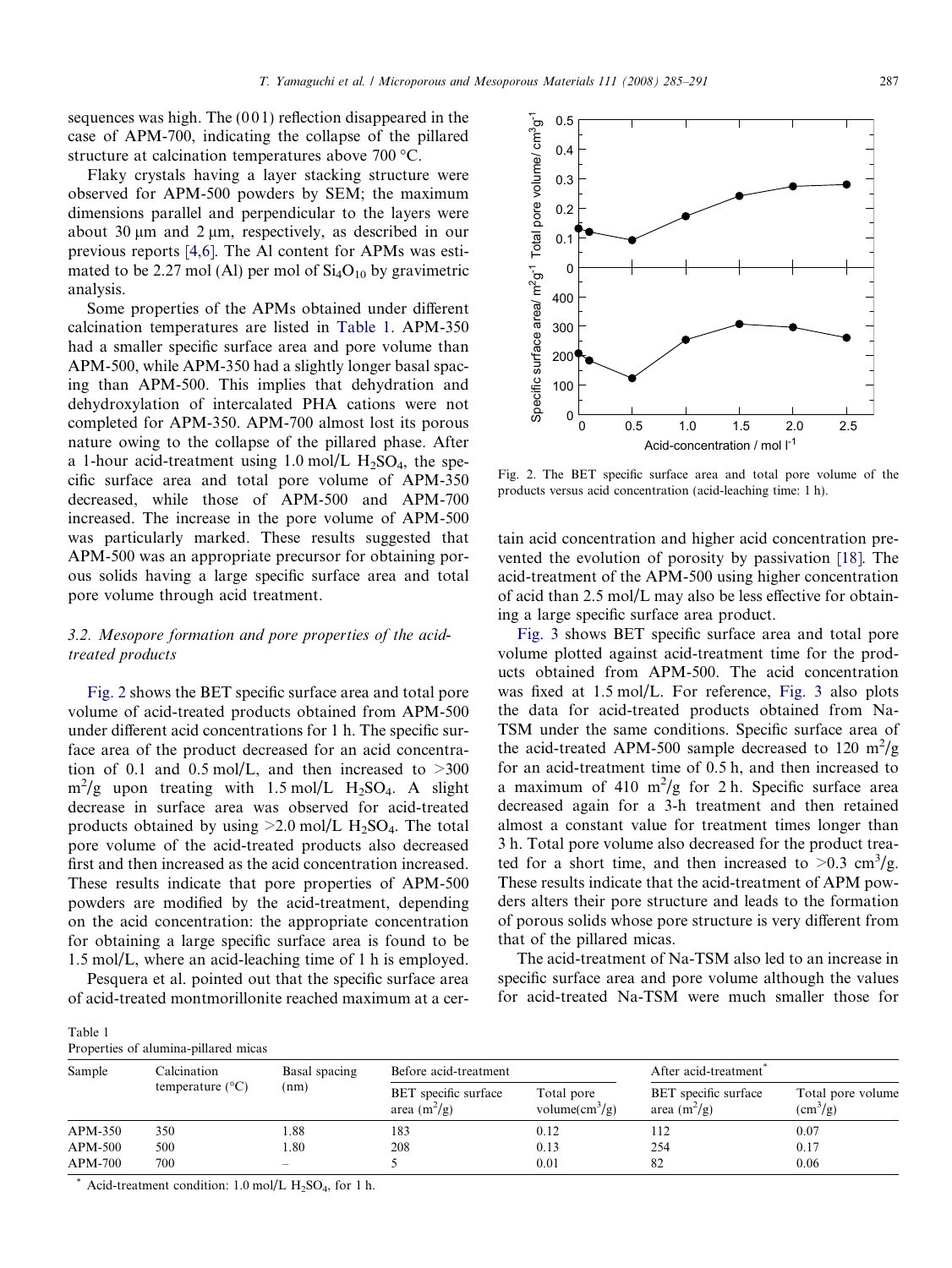<span id="page-3-0"></span>

Fig. 3. The BET specific surface area and total pore volume of the products versus acid-leaching time (acid concentration: 1.5 mol/L). Open circles indicate the values for the products obtained from Na-TSM by acid-treatment.

acid-treated APMs. Several studies have been conducted on the acid leaching of swellable or non-swellable clay minerals to obtain porous solids [\[13–24\].](#page-6-0) These studies have yielded porous silica having micro- or mesopores depending on both the species of starting clay mineral and the leaching conditions. For example, montmorillonite led to the formation of porous silica having mesopores with a specific surface area of ca. 200  $\text{m}^2/\text{g}$  [\[19\]](#page-6-0), and phlogopite, a naturally occurring mica, led to the formation of porous silica having micro- and mesopores with a maximum specific surface area of  $>500 \text{ m}^2/\text{g}$ , depending on the leaching conditions [\[16\].](#page-6-0) However, the reported leaching conditions were mostly intense, employing higher acid concentrations and/or raised temperatures. By contrast, the acid-leaching conditions in the present study were milder. Although saponite, a magnesic silicate like Na-TSM, led to the formation of high surface area solids exceptionally under mild acid-treatment conditions [\[23,24\],](#page-6-0) Na-TSM having much larger particle size didn't alter into high surface area solids under the mild acid-leaching. These facts indicate that the acid-treatment of APM-500 has an advantage over that of the non-pillared clay minerals including Na-TSM because modification of pore properties can be achieved under milder conditions.

Fig. 4a shows typical  $N_2$  adsorption–desorption isotherms for the products. The isotherm of the APM-500 sample before the acid-treatment was of type I according to the IUPAC classification [\[30\]](#page-6-0). The product obtained by the 0.5-h acid-treatment also gave a type I isotherm, but the adsorption volume was lowered. In contrast, the products acid-leached for 2 h gave mixed isotherms, corresponding to a combination of types I and IV, which is indicative of the formation of mesopores. The hysteresis



Fig. 4. (a) Typical isotherms and (b) pore size distribution curves (BJH method) of products obtained from APM-500 by acid-treatment using  $1.5 \text{ mol/L H}_2$ SO<sub>4</sub> for different times.

loop of the isotherm was similar to type H4 [\[30\]](#page-6-0), corresponding to slit-shaped pores.

Fig. 4b shows the pore size distribution curves (BJH method [\[27\]](#page-6-0)) of the products obtained from APM-500 using 1.5 mol/L  $H_2SO_4$  for different leaching times. The curve for APM-500 before the acid-treatment gave a shoulder in the small diameter region below 2 nm, which constitutes part of the micropore distribution curve. The shoulder almost disappeared after acid leaching for 0.5 h, indicating that the micropores have largely vanished. The decrease in specific surface area and total pore volume during the initial stage of acid leaching was attributable to the decline in microporosity in APM-500. This can be ascertained by the change in micropore distribution curves obtained by the HK method [\[28\]](#page-6-0) using a slit-like pore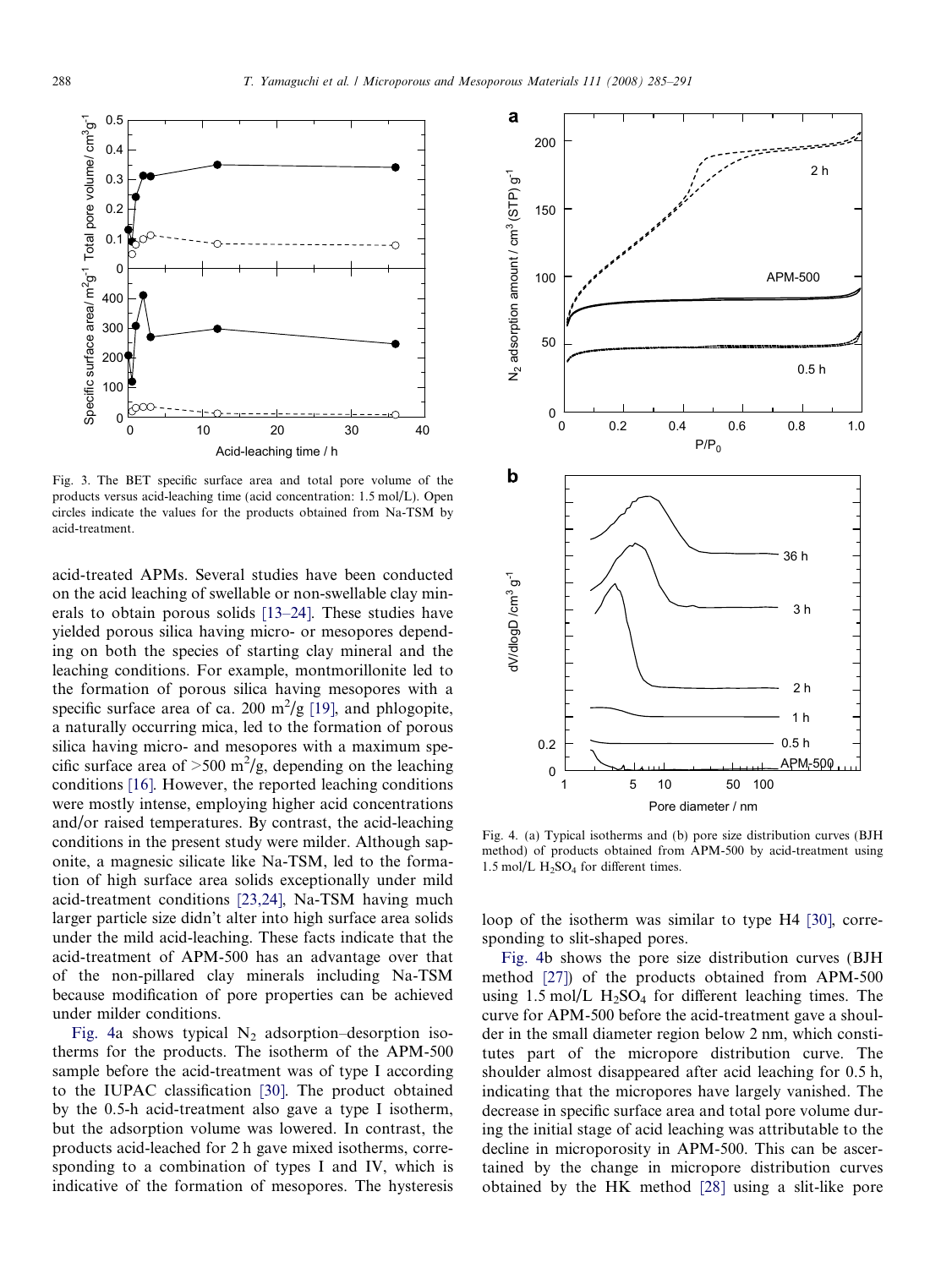model, which are shown in Fig. 5; the APM-500 micropores almost vanished as a result of acid-leaching for 0.5 h.

An indication of mesopore formation below 5 nm appeared in the case of the product obtained after acid leaching for 1 h ([Fig. 4](#page-3-0)b). A marked formation of mesopores, which gave a peak at a pore diameter of around 3.2 nm, was observed after acid leaching for 2 h. The peak broadened and shifted to larger pore diameters as the acidleaching time was prolonged. Furthermore, the micropores, which have slightly smaller pore sizes than those of the mother APM-500, were re-formed by the acid leaching in the case of leaching times longer than 2 h (Fig. 5). The smaller-sized micropores also contribute to the increase in specific surface area.

Fig. 6 shows XRD patterns of acid-treated products obtained from APM-500 at different leaching times. APM-500 gave rational  $(00l)$  reflections, indicating the formation of a pillared structure with a basal spacing of 1.80 nm. However, even in the case of the short treatment time of 0.5 h, the product lost its sharp diffraction peaks, exhibiting a smaller basal spacing of ca. 1.4 nm. Acid-treated products obtained by leaching for longer than 1 h gave no basal reflections, although they showed small-angle scattering below  $2\theta = 3^{\circ}$ . These results show that the acid-treated products almost lose their interlayer pillared structure and the regularity of their layer stacking sequence in the early stages of the acid-leaching process.

The fraction of  $Al^{3+}$  and  $Mg^{2+}$  cations that leached out of APM-500 during the acid-treatment is plotted against the leaching time in Fig. 7. The early stages of the acid-treatment favored the elution of  $Al^{3+}$  ions. The steep increase in the elution of  $Al^{3+}$  came to an abrupt end at 2 h. The amount of leached  $Mg^{2+}$  ions, which was estimated on the basis of the original  $Mg^{2+}$  content in APM-500, increased to 54%



Fig. 5. Micropore size distribution curves (HK method) of the products obtained from APM-500 by acid-treatment using  $1.5 \text{ mol/L H}_2$  for different times.



Fig. 6. XRD patterns of products using  $1.5 \text{ mol/L H}_2\text{SO}_4$  for different times.



Fig. 7. Fraction of eluted  $Al^{3+}$  (O) and  $Mg^{2+}$  ( $\square$ ) versus acid-leaching times (acid concentration: 1.5 mol/L).

after acid-leaching for 2 h and then reached a constant value of  $\sim$ 75% for >12 h. The SiO<sub>2</sub> content of products after acid leaching for 2 and 36 h was 69 and 76 mass%, respectively. Thus, the  $SiO<sub>2</sub>$  content of the present products was quite low compared with those reported in studies on the acid leaching of clay minerals (typically  $>90$  mass% SiO<sub>2</sub>) [\[13,14,16,17,21,22\]](#page-6-0).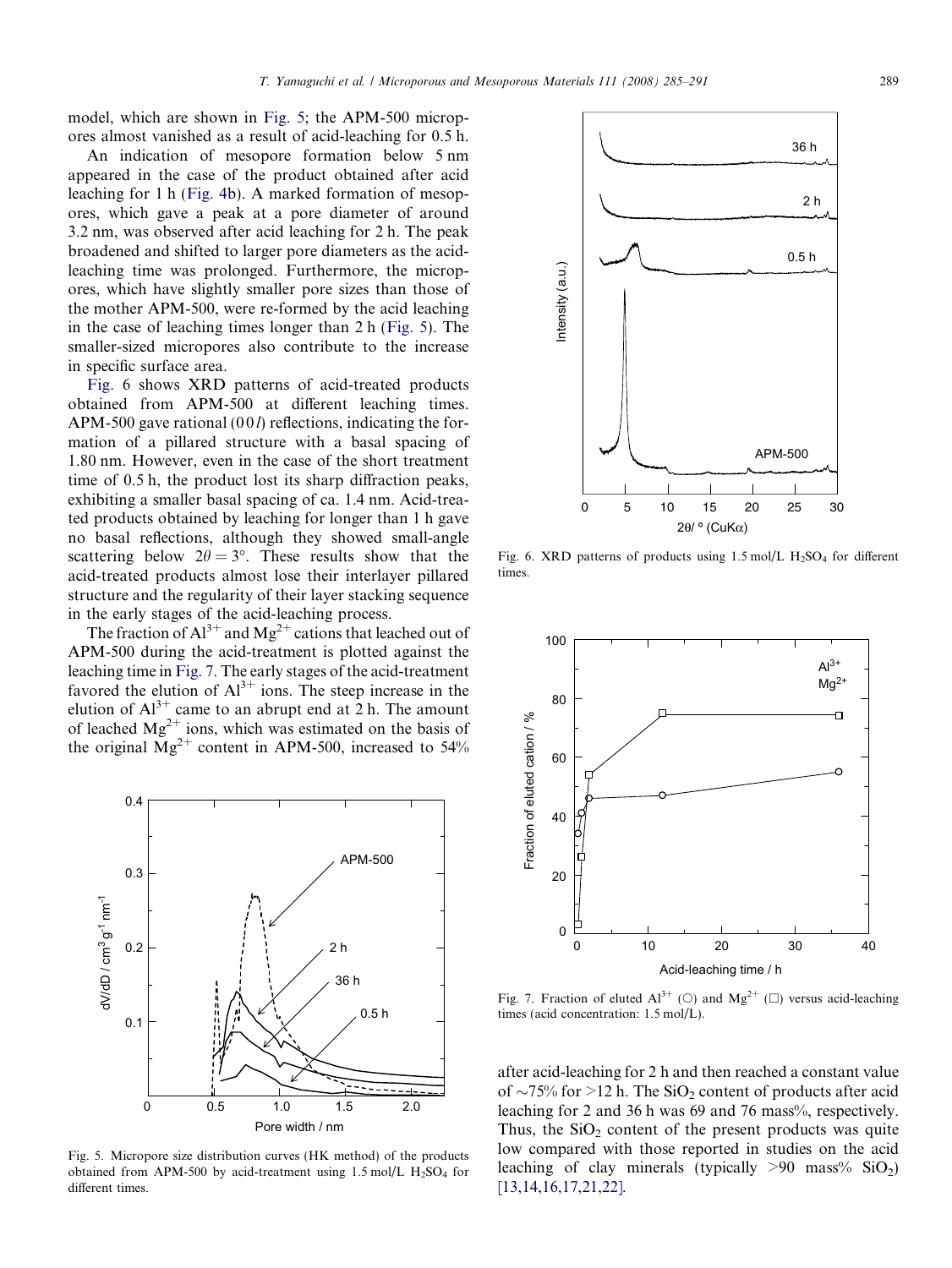<span id="page-5-0"></span>Na-TSM used as host mica crystal has no  $Al^{3+}$  substitution in the silicate layer so that the elution of  $Al^{3+}$  ions was attributable entirely to those leached out from alumina pillars in the interlayer regions. In the early stage of acid leaching, the products almost lost their regular interlayer pillared structure and microporous nature owing to the partial dissolution of the alumina pillars. As the acid-leaching time was prolonged, the formation of mesopores occurred with the abrupt leaching of octahedral  $Mg^{2+}$  ions. Thus, the leaching of  $\overline{Mg}^{2+}$  ions from octahedral sheets of the silicate layer seems to be key in the formation of mesopores.

Okada et al. pointed out that  $AIO<sub>4</sub>$  substitution in the SiO4 tetrahedral sheets of the silicate layer has considerable influence on the leaching rate of the various minerals [\[22\]](#page-6-0). Since  $SiO<sub>2</sub>$  has a greater resistance to acid, the rate of acid leaching of talc, which has no Al substitution in the  $SiO<sub>4</sub>$ tetrahedral sheets and is a non-swelling clay mineral, is very slow and the leached products from talc are nonporous [\[21\].](#page-6-0) Kaviratna and Pinnavaia, however, reported the formation of high-surface-area ( $>150$  m<sup>2</sup>/g) products by acid-treatment at  $60^{\circ}$ C from swelling fluorohectorite, which has no Al substitution in its tetrahedral sheets, either [\[15\]](#page-6-0). Microporous APMs have interlayer regions propped by alumina pillars so that water molecules and protons are able to diffuse into the interlayer regions of APMs. Thus, it is presumably the interlayer water and protons that allow acid leaching of APMs under milder conditions.

Judging from the hysteresis type of isotherm, the mesopores in the present acid-leached products seem to have a slit-like shape. Upon leaching of  $Mg^{2+}$  ions, the planar silicate layers of the mica presumably become corrugated at the nanoscale, resulting in the formation of slit-like mesopores between the corrugated layers along with smaller micropores.

The cation exchangeability for the product obtained by a 2 h acid-treatment using 1.5 mol/L  $H_2SO_4$  was examined using  $0.05 \text{ mol/L NiSO}_4$  solution by the same procedure as the previous report [\[4\];](#page-6-0) 0.21 mmol/(g acid-treated product) of  $\text{Ni}^{2+}$  ions were incorporated into the product.



Fig. 8. SEM and TEM micrographs of the products. (a) SEM image of the starting pillared mica (APM-500); (b) and (c) SEM images of the acid-treated products obtained using 1.5 mol/L H<sub>2</sub>SO<sub>4</sub> solution for 2 and 36 h, respectively, and (d) TEM image of the product obtained by a 2-h acid-treatment using 1.5 mol/L  $H_2SO_4$ .